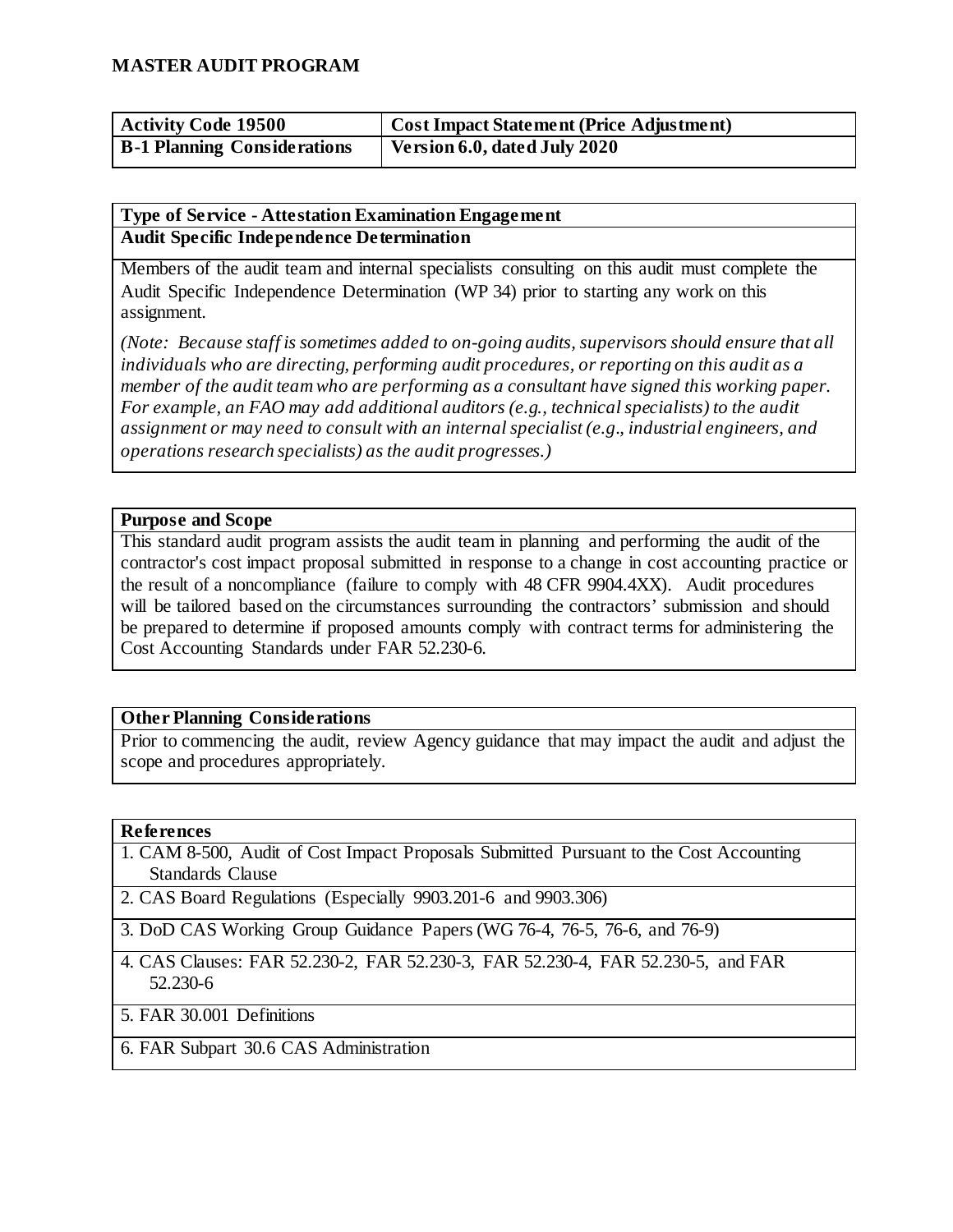| <b>B-1 Preliminary Steps</b>                                                                                                                                                                                                                                                                                                                                                                                                                                                                                                     | <b>WP</b> Reference |
|----------------------------------------------------------------------------------------------------------------------------------------------------------------------------------------------------------------------------------------------------------------------------------------------------------------------------------------------------------------------------------------------------------------------------------------------------------------------------------------------------------------------------------|---------------------|
| Version 6.0, dated July 2020                                                                                                                                                                                                                                                                                                                                                                                                                                                                                                     |                     |
| 1. Determine the reason for the proposed cost impact (see clauses below).<br>Review the pertinent disclosure statement (19100) and/or noncompliance<br>(19200) audit report from the permanent file. The auditor should also<br>review the permanent file to ensure the FAO received a copy of the<br>cognizant Federal agency official's (CFAO), final noncompliance<br>determination. If this determination is not contained in the permanent file,<br>obtain a copy before proceeding with the examination.                   |                     |
| FAR $52.230-2(a)(4)(i)$ . Required change. Equitable adjustment<br>under CAS clause.                                                                                                                                                                                                                                                                                                                                                                                                                                             |                     |
| FAR 52.230-2(a)(4)(ii) and -2(a)(5). Unilateral change.<br>$\bullet$<br>Government shall pay no increased cost in the aggregate.                                                                                                                                                                                                                                                                                                                                                                                                 |                     |
| FAR $52.230-2(a)(4)(iii)$ and $-3(a)(3)(ii)$ . Desirable change. Change<br>٠<br>that is not detrimental to the Government made in accordance with<br>48 CFR 9903.201-6(c). Equitable adjustment under CAS clause.                                                                                                                                                                                                                                                                                                                |                     |
| FAR $52.230-2(a)(5)$ , $-3(a)(4)$ , and $-4$ . Noncompliance with CAS or<br>٠<br>disclosed practice. Government shall pay no increased cost to in the<br>aggregate.                                                                                                                                                                                                                                                                                                                                                              |                     |
| 2. If the cost impact results from a noncompliance, identify the type of CAS<br>noncompliance at issue (estimating, accumulating, or both).                                                                                                                                                                                                                                                                                                                                                                                      |                     |
| Note: An estimating noncompliance is one where the contractor used a<br>noncompliant practice to price contracts, and an accumulating<br>noncompliance is one where the contractor used a noncompliant practice to<br>allocate incurred costs to contracts. Contractors may fail to comply with<br>either a CAS provision or its own disclosed/established practice.                                                                                                                                                             |                     |
| 3. Document the timeline of events showing all pertinent dates, such as the<br>effective date of the cost accounting practice change or inception date of the<br>noncompliance, date the noncompliance was corrected (if applicable), the<br>applicability date of the relevant standard (for required changes), the<br>CFAO determination dates, etc. These dates are useful to establish the<br>length of time the cost impact should cover and the time period in which the<br>Government is able to recover increased costs. |                     |
| 4. Determine if separate impacts for each change or noncompliance have been<br>provided. When multiple changes or noncompliance are involved, separate<br>impacts must be calculated for each change. Separate noncompliances<br>likewise must have separate impacts.                                                                                                                                                                                                                                                            |                     |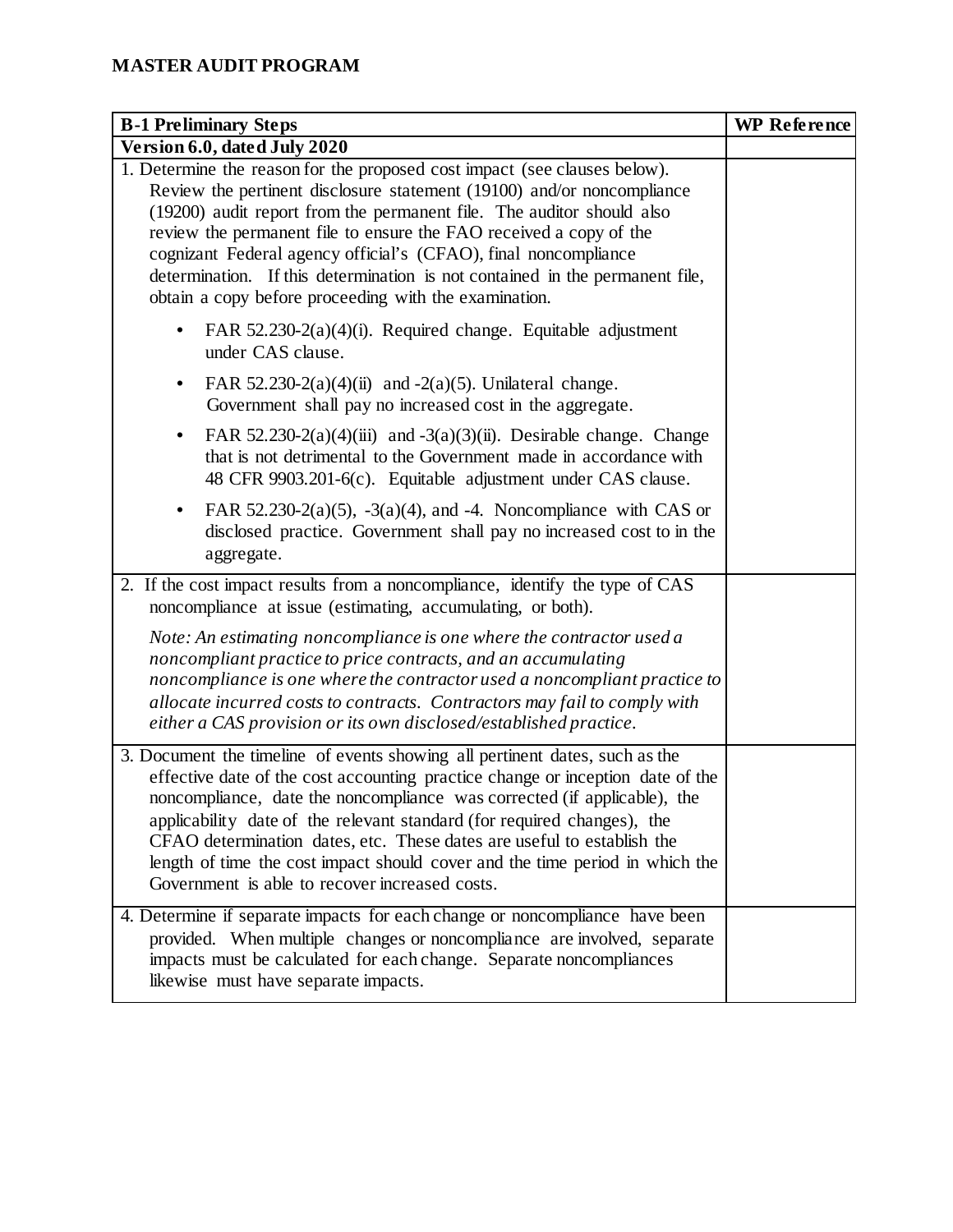| <b>B-1 Preliminary Steps</b>                                                                                                                                        | <b>WP Reference</b> |
|---------------------------------------------------------------------------------------------------------------------------------------------------------------------|---------------------|
| 5. Coordinate with the contractor and the CFAO to obtain a walkthrough of the                                                                                       |                     |
| proposal and to gain an understanding of the basis of the proposal and                                                                                              |                     |
| related supporting documentation. As part of this walkthrough, require the<br>contractor to identify any information needed to complete the adequacy                |                     |
| review:                                                                                                                                                             |                     |
| Description of the change or noncompliance,                                                                                                                         |                     |
| Description of the affected CAS-covered contract universe                                                                                                           |                     |
| Description of the basis of estimates and other cost data used to                                                                                                   |                     |
| prepare the cost impact proposal                                                                                                                                    |                     |
| Time period covered by the cost impact proposal                                                                                                                     |                     |
| Identification of the personnel who created the cost impact proposal.                                                                                               |                     |
| 6. Contact the contracting officer to ascertain any known concerns that will                                                                                        |                     |
| impact the audit and adjust the audit scope and procedures accordingly.                                                                                             |                     |
| 7. Evaluate the adequacy of the contractor's proposal using the Cost Impact                                                                                         |                     |
| Adequacy Tool at WP B-04. If the submission is not adequate (i.e., will not                                                                                         |                     |
| allow the auditor to consistently evaluate it using the applicable criteria, and                                                                                    |                     |
| obtain sufficient appropriate audit evidence to support an opinion), then<br>document the nature and extent of the inadequacies, advise the CFAO and                |                     |
| recommend that an adequate proposal be obtained.                                                                                                                    |                     |
| 8. Verify the universe of CAS-covered contracts and subcontracts that will be                                                                                       |                     |
| affected by the change or noncompliance.                                                                                                                            |                     |
| a. Evaluate the adequacy of the contractor's procedures for identifying                                                                                             |                     |
| accurately and completely all contracts and subcontracts covered by<br>CAS.                                                                                         |                     |
|                                                                                                                                                                     |                     |
| b. Perform limited tests of contract listings to assure continuing                                                                                                  |                     |
| effectiveness of the contractor's system (using EDA or other source of<br>contract data).                                                                           |                     |
| c. If data about the contractor's affected universe is not available from EDA                                                                                       |                     |
| or other data sources, determine if the CFAO can confirm that the cost                                                                                              |                     |
| impact proposal includes all affected prime contracts and subcontracts.                                                                                             |                     |
| 9. During the entrance conference, or other appropriate meeting, make specific                                                                                      |                     |
| inquiries of contractor management and other appropriate parties regarding                                                                                          |                     |
| the following:                                                                                                                                                      |                     |
| Their knowledge of any actual, suspected, or alleged fraud or<br>a.                                                                                                 |                     |
| noncompliance with laws and regulations affecting the period of time                                                                                                |                     |
| corresponding to the subject matter under audit. (AT-C 205.32)                                                                                                      |                     |
| Whether any investigations or legal proceedings, that are significant to<br>$\mathbf{b}$ .<br>the engagement objectives, have been initiated or are in process with |                     |
| respect to the period of time corresponding to the subject matter.                                                                                                  |                     |
| (GAGAS 7.14)                                                                                                                                                        |                     |
|                                                                                                                                                                     |                     |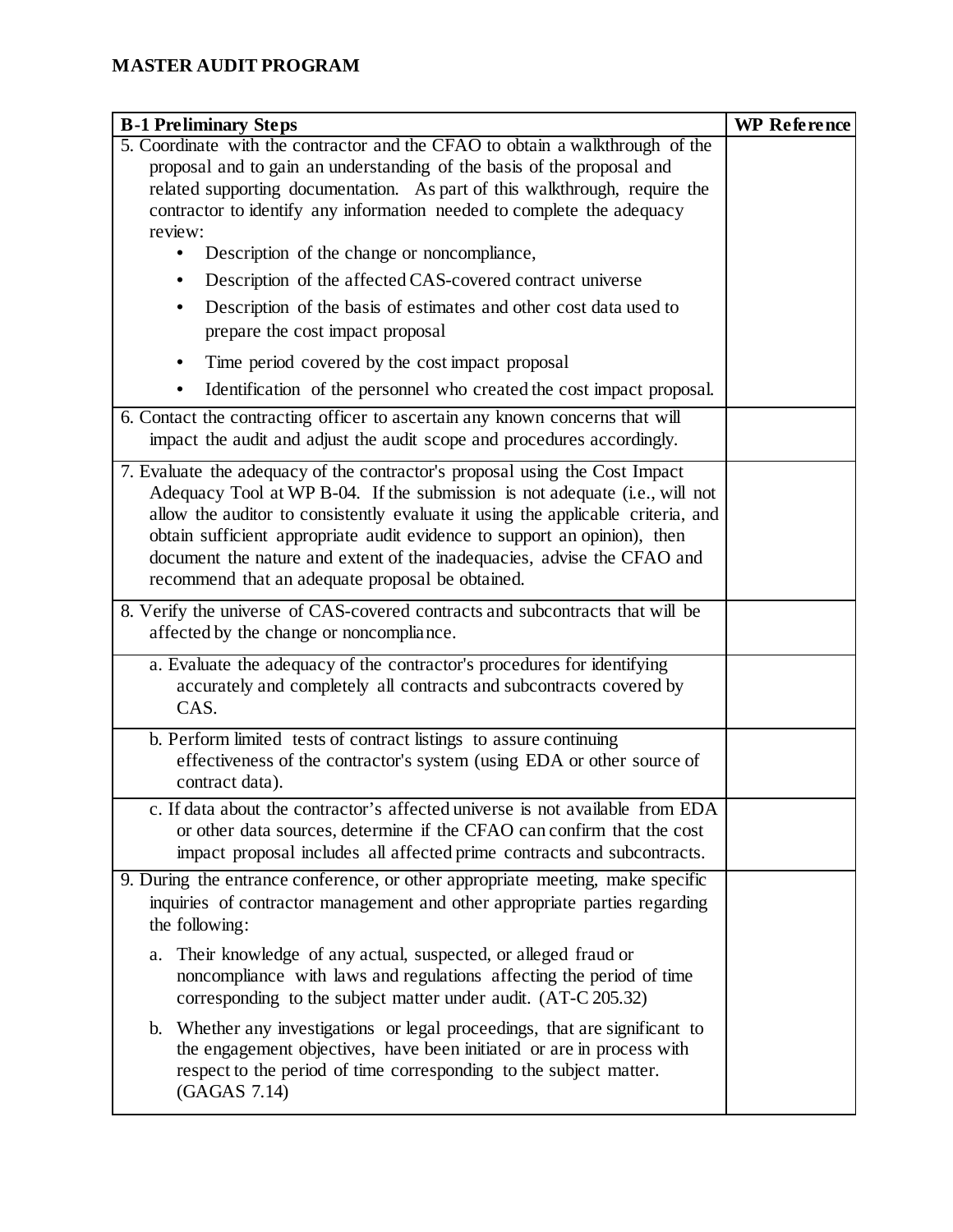| <b>B-1 Preliminary Steps</b>                                                                                                                                                                                                                                                                                                                                                                                                                                | <b>WP Reference</b> |
|-------------------------------------------------------------------------------------------------------------------------------------------------------------------------------------------------------------------------------------------------------------------------------------------------------------------------------------------------------------------------------------------------------------------------------------------------------------|---------------------|
| c. The existence of other audits and studies (performed by other than<br>DCAA) that relate to the subject matter under audit. If yes, have the<br>contractor explain the audits and studies performed, any related findings<br>or recommendations, and any contractor corrective actions taken.<br>(GAGAS 7.13)                                                                                                                                             |                     |
| Note: Specifically document in the working papers; the inquiries and the<br>corresponding responses as well as how the responses affect the<br>performance of the engagement.                                                                                                                                                                                                                                                                               |                     |
| 10. Based on the team's understanding of the criteria, subject matter, and the<br>contractor and its environment, hold a planning meeting with the audit team<br>(at a minimum, Supervisor and Auditor) to discuss and identify potential<br>material noncompliances, whether due to error or fraud, that could<br>materially affect the subject matter.                                                                                                    |                     |
| The discussion should include:                                                                                                                                                                                                                                                                                                                                                                                                                              |                     |
| relevant prior audit experience (e.g., questioned cost, relevant<br>reported accounting system deficiencies),                                                                                                                                                                                                                                                                                                                                               |                     |
| relevant aspects of the contractor and its environment,<br>٠<br>risk of material noncompliance due to fraud (e.g., the extent of<br>$\bullet$<br>financial incentives, pressures to meet budgetary and contractual<br>commitments, and opportunities to commit and conceal fraud).<br>Consider the fraud risk factors and scenarios presented in the DoD<br>OIG's webpage: Fraud Detection Resources for Auditors. Copy<br>link and paste into web browser, |                     |
| other known risk factors identified that could materially affect the<br>٠<br>subject matter, and                                                                                                                                                                                                                                                                                                                                                            |                     |
| the audit team's understanding of relevant key internal controls.<br>$\bullet$<br>Document the factors identified that increase the risk of material<br>noncompliance due to error or fraud that could affect the subject<br>matter, and design audit procedures to respond to the increased risk<br>of material noncompliance.                                                                                                                             |                     |
| Communication among audit team members should continue as needed<br>throughout the audit regarding the risk of material misstatement and<br>noncompliance due to error or fraud.                                                                                                                                                                                                                                                                            |                     |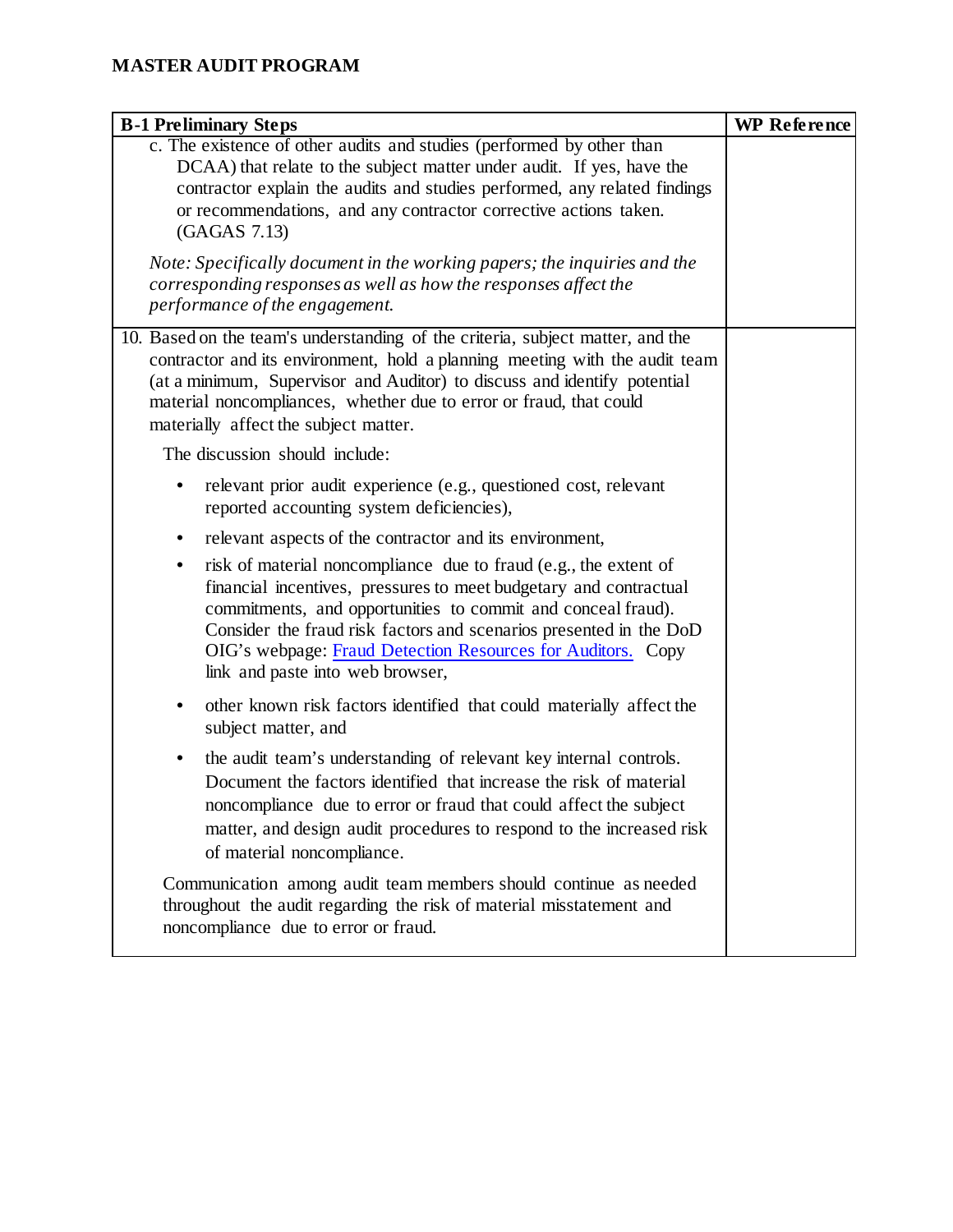| <b>B-1 Preliminary Steps</b>                                                                                                                                                                                                                                                                                                                                                                                                                                                                                                                             | <b>WP</b> Reference |
|----------------------------------------------------------------------------------------------------------------------------------------------------------------------------------------------------------------------------------------------------------------------------------------------------------------------------------------------------------------------------------------------------------------------------------------------------------------------------------------------------------------------------------------------------------|---------------------|
| 11. Review the permanent file to determine if previous audits included findings<br>and recommendations that impact the subject matter under audit.                                                                                                                                                                                                                                                                                                                                                                                                       |                     |
| a. If there were findings, make a list of prior findings and during the<br>entrance conference, ask the contractor management if corrective actions<br>were taken to address findings and recommendations reported in<br>previous DCAA audits (e.g., questioned costs, business system<br>deficiencies, CAS audits) that are relevant to the subject matter of audit.<br>If yes, have contractor explain corrective actions taken and determine if<br>additional audit procedures should be included in the fieldwork to test<br>the corrective actions. |                     |
| b. Document the results of the inquiry and the impact of the corrective<br>actions to the subject matter under audit in the risk assessment.                                                                                                                                                                                                                                                                                                                                                                                                             |                     |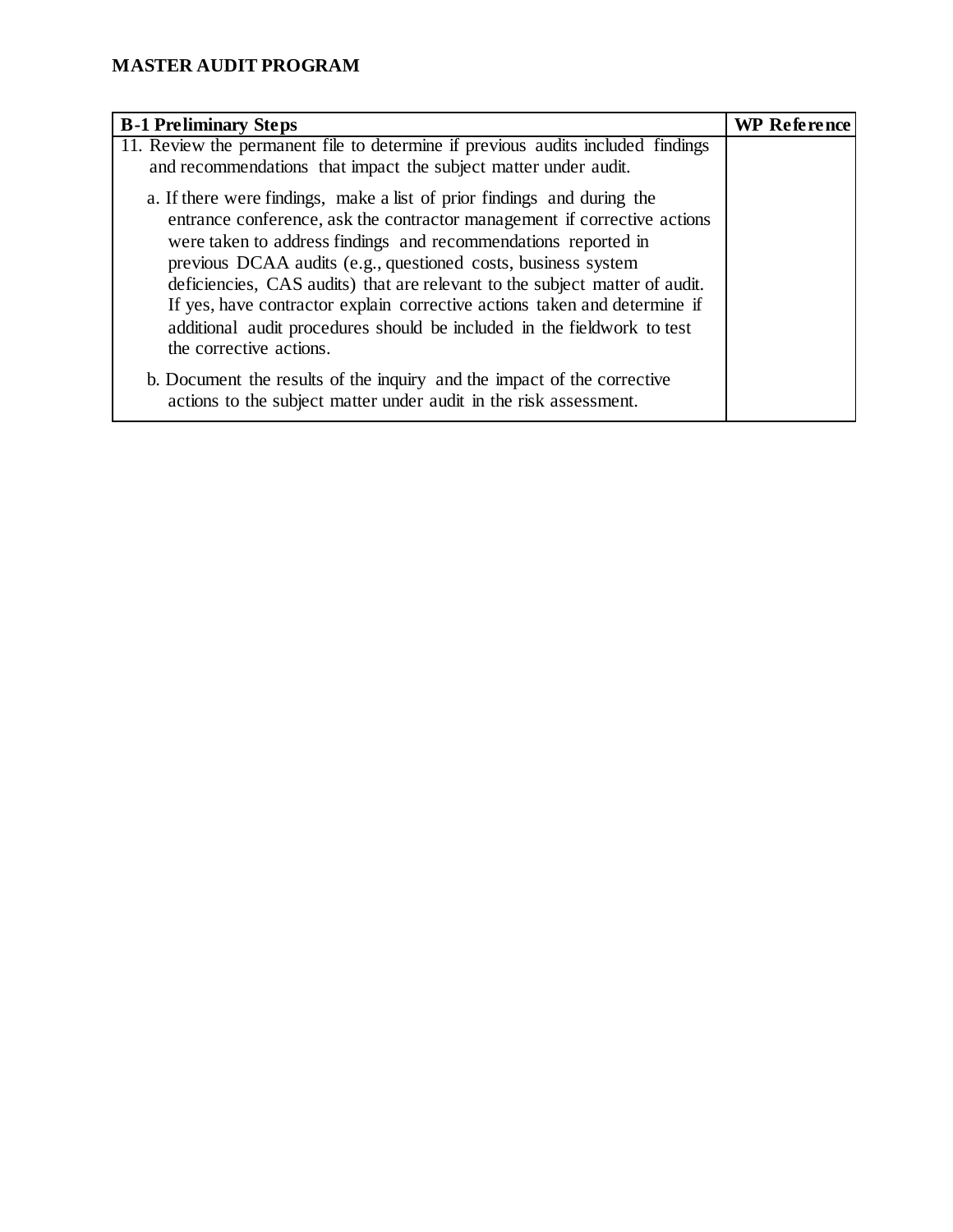| <b>B-1 Preliminary Steps</b>                                                                                                                                                                                                                                                                                                                                                                                                                               | <b>WP</b> Reference |
|------------------------------------------------------------------------------------------------------------------------------------------------------------------------------------------------------------------------------------------------------------------------------------------------------------------------------------------------------------------------------------------------------------------------------------------------------------|---------------------|
| 12. Review the permanent file to determine if the contractor has previously                                                                                                                                                                                                                                                                                                                                                                                |                     |
| provided other studies or audits (e.g., summary listing of internal audits or<br>external audit reports) that directly relate to the subject matter under audit.<br>a. If there are no other studies or audits, document that information in the                                                                                                                                                                                                           |                     |
| work papers and perform the procedures below.                                                                                                                                                                                                                                                                                                                                                                                                              |                     |
| If you find that internal audits were performed, request the<br>contractor to provide a summary listing of the internal audits that<br>would assist us in understanding and evaluating the efficacy of the<br>internal controls relevant to the subject matter of the audit.                                                                                                                                                                               |                     |
| If you find that other types of audits or studies were performed by<br>$\bullet$<br>other than DCAA (e.g., other Government audit agencies,<br>consultants, Independent Public Accountants, etc.) that would<br>impact the subject matter under audit, have the contractor explain<br>what type of audits or studies were performed, if there were any<br>related findings or recommendations, and any contractor corrective<br>actions taken as a result. |                     |
| If you find that other types of audits or studies were performed by<br>other than DCAA (e.g., other Government audit agencies,<br>consultants, Independent Public Accountants, etc.) that would<br>impact the subject matter under audit, have the contractor explain<br>what type of audits or studies were performed, if there were any<br>related findings or recommendations, and any contractor corrective<br>actions taken as a result.              |                     |
| b. If the review of the perm file or the contractor identifies relevant internal                                                                                                                                                                                                                                                                                                                                                                           |                     |
| audits:                                                                                                                                                                                                                                                                                                                                                                                                                                                    |                     |
| Determine if access to these reports is necessary to complete the<br>$\bullet$<br>evaluation of the relevant internal controls to support the risk<br>assessment or audit procedures related to the subject matter of the<br>audit. There must be a connection between the internal audit reports<br>and the scope of this specific assignment.                                                                                                            |                     |
| Document the results of the determination in writing.                                                                                                                                                                                                                                                                                                                                                                                                      |                     |
| If the assignment is at a major contractor location, coordinate with<br>the CAD or FAO point of contact (POC) for internal audit reports<br>and request the contractor to provide access to the reports.                                                                                                                                                                                                                                                   |                     |
| If the assignment is at a non-major contractor and the FAO does not<br>have a designated POC, the auditor should request that the<br>contractor provide access to the internal audit reports.                                                                                                                                                                                                                                                              |                     |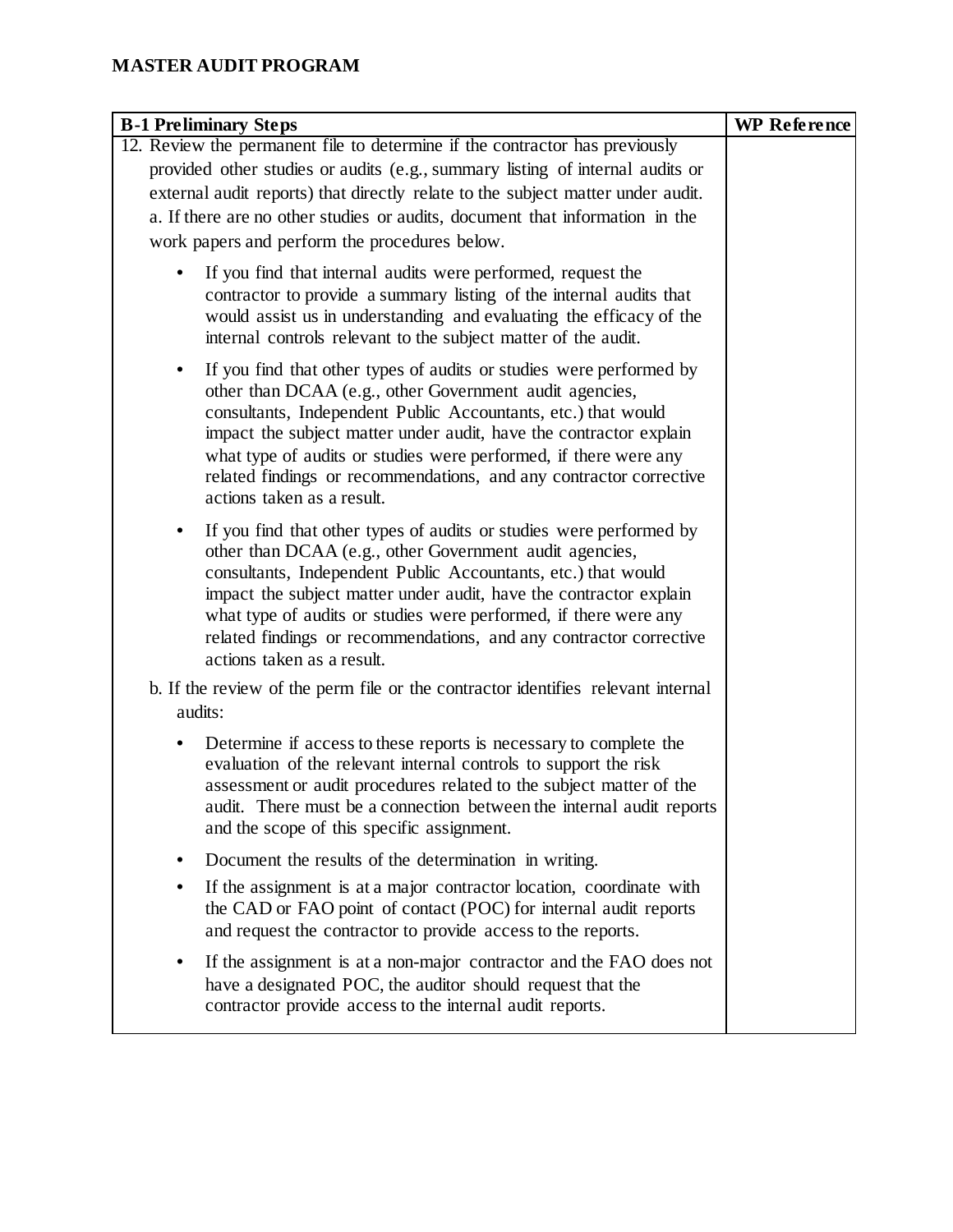| <b>B-1 Preliminary Steps</b>                                                                                                                                                                                                                                                                 | <b>WP</b> Reference |
|----------------------------------------------------------------------------------------------------------------------------------------------------------------------------------------------------------------------------------------------------------------------------------------------|---------------------|
| The request, issued by the CAD, FAO POC or auditor, should<br>include information on how the internal audit report is relevant to<br>the DCAA audit. A copy of the request will be placed in the<br>administrative work papers.                                                              |                     |
| c. If the review of the perm file or the contractor identifies relevant other<br>audits or studies:                                                                                                                                                                                          |                     |
| • Obtain publicly available information for the relevant other<br>Government agency audits (e.g., websites for DoD IG or other IGs,<br>service audit agencies, etc.).                                                                                                                        |                     |
| • Make appropriate adjustments to your risk assessment and planned<br>procedures based on the reported findings.                                                                                                                                                                             |                     |
| d. Document the results of the inquiries including the response received<br>from the contractor for any request for access to internal audit reports. If<br>access was not granted document the contractor's rationale or<br>justification for not granting access.                          |                     |
| e. Determine if additional audit procedures are needed to respond to<br>identified risk.                                                                                                                                                                                                     |                     |
| 13. During the entrance conference, discuss the cost impact proposal and obtain<br>any additional information or data needed:                                                                                                                                                                |                     |
| a. Determine if the contractor is contemplating any modifications to the<br>proposed cost impact. If so, coordinate with the contractor and CFAO<br>to avoid unnecessary audit effort.                                                                                                       |                     |
| Follow up with contractor management on:<br>b.                                                                                                                                                                                                                                               |                     |
| (1) corrective actions that address previous DCAA audit findings and<br>recommendations (ref Step 11),                                                                                                                                                                                       |                     |
| (2) other studies or audits that impact the subject matter under audit.                                                                                                                                                                                                                      |                     |
| 14. Using the framework and the guidelines in WP B-2, obtain an<br>understanding of the contractor's internal controls that are relevant to the<br>audit. Auditors should be able to obtain a major portion of this<br>understanding during a walkthrough of the subject matter under audit. |                     |
| 15. Coordinate the audit report due date with the CFAO based on the results of<br>preliminary audit steps. Request technical assistance regarding the<br>evaluation of estimates to complete, if needed.                                                                                     |                     |
| 16. Prepare and issue an acknowledgment memorandum to the CFAO<br>regarding the audit in accordance with CAM 4-104.                                                                                                                                                                          |                     |
| 17. Prepare and issue a notification letter to the contractor regarding the audit in<br>accordance with CAM 4-302.3                                                                                                                                                                          |                     |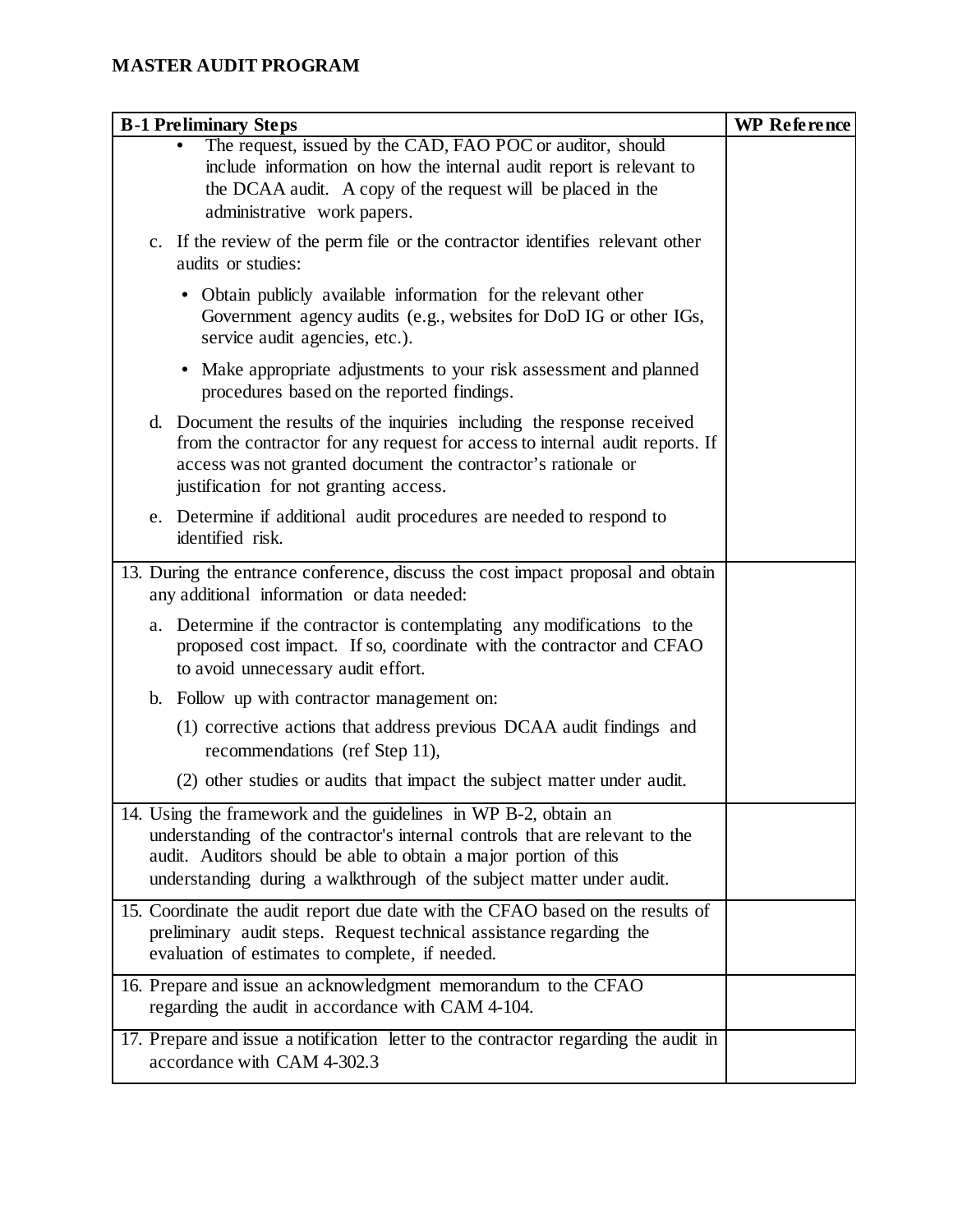| <b>C-1 Change In Accounting Practice</b>                                                                                                                                                                                                                                                                                                                                                                                                                                                                                               | <b>WP</b> Reference |
|----------------------------------------------------------------------------------------------------------------------------------------------------------------------------------------------------------------------------------------------------------------------------------------------------------------------------------------------------------------------------------------------------------------------------------------------------------------------------------------------------------------------------------------|---------------------|
| Version 6.0, dated July 2020                                                                                                                                                                                                                                                                                                                                                                                                                                                                                                           |                     |
| 1. Examine the basis of the contractor's direct costs and indirect rates used in<br>the cost impact proposal. Analyze and document the contractor's<br>assumptions and methodology for developing the cost estimates used, and<br>determine whether those assumptions and methods are logical and will<br>produce a reasonably accurate estimate of the cost impact                                                                                                                                                                    |                     |
| 2. For changes to accounting practices, verify the completeness of the cost<br>impact proposal. Ensure that:                                                                                                                                                                                                                                                                                                                                                                                                                           |                     |
| a. All contracts and subcontracts that were priced/awarded under the prior<br>cost accounting practice are included in the cost impact proposal.                                                                                                                                                                                                                                                                                                                                                                                       |                     |
| b. The cost impact extends through the performance period of all applicable<br>CAS-covered contracts.                                                                                                                                                                                                                                                                                                                                                                                                                                  |                     |
| c. For changes required to implement a new standard, verify that only those<br>contracts and subcontracts awarded prior to the standard's effective date<br>are included in the proposal.                                                                                                                                                                                                                                                                                                                                              |                     |
| 3. Perform a yearly reconciliation of the anticipated business base as identified<br>in forward pricing or other relevant contractor estimates, to the direct costs<br>in the cost impact proposal. This provides a check on the contractor's<br>calculations and should reveal any impact resulting from changes other<br>than the identified change in accounting practice (e.g., increased<br>efficiency). Add additional audit steps if necessary.                                                                                 |                     |
| a. For GDM proposals, this can be accomplished at the contract-type level<br>by comparing the cost impact proposal to the contractor's business base<br>estimates used in their forward pricing estimates.                                                                                                                                                                                                                                                                                                                             |                     |
| Note: the contractor's estimates of fixed and flexible business base used<br>in the most recent forward pricing should be consistent with those in<br>the GDM                                                                                                                                                                                                                                                                                                                                                                          |                     |
| b. For detailed cost impact proposals, this should be done at the individual<br>contract/subcontract level on a sampling of contracts/subcontracts.                                                                                                                                                                                                                                                                                                                                                                                    |                     |
| 4. Examine the assumptions used by the contractor in the cost impact proposal<br>for estimates to complete. Determine if the contractor's estimated costs to<br>complete approximate the dollar value remaining on those contracts (i.e., if<br>the ETC for a contract is \$200M, is the remaining dollar value of the<br>contract also approximately \$200M or does the ETC vary significantly<br>from the value?). If the ETCs do not accurately reflect remaining contract<br>value, the cost impact proposal will not be accurate. |                     |
| a. For GDM proposals, this can be accomplished would be done at the<br>contract-type level.                                                                                                                                                                                                                                                                                                                                                                                                                                            |                     |
| b. For detailed cost impact proposals, this should be done at the individual<br>contract/subcontract level on a sampling of contracts/subcontracts.                                                                                                                                                                                                                                                                                                                                                                                    |                     |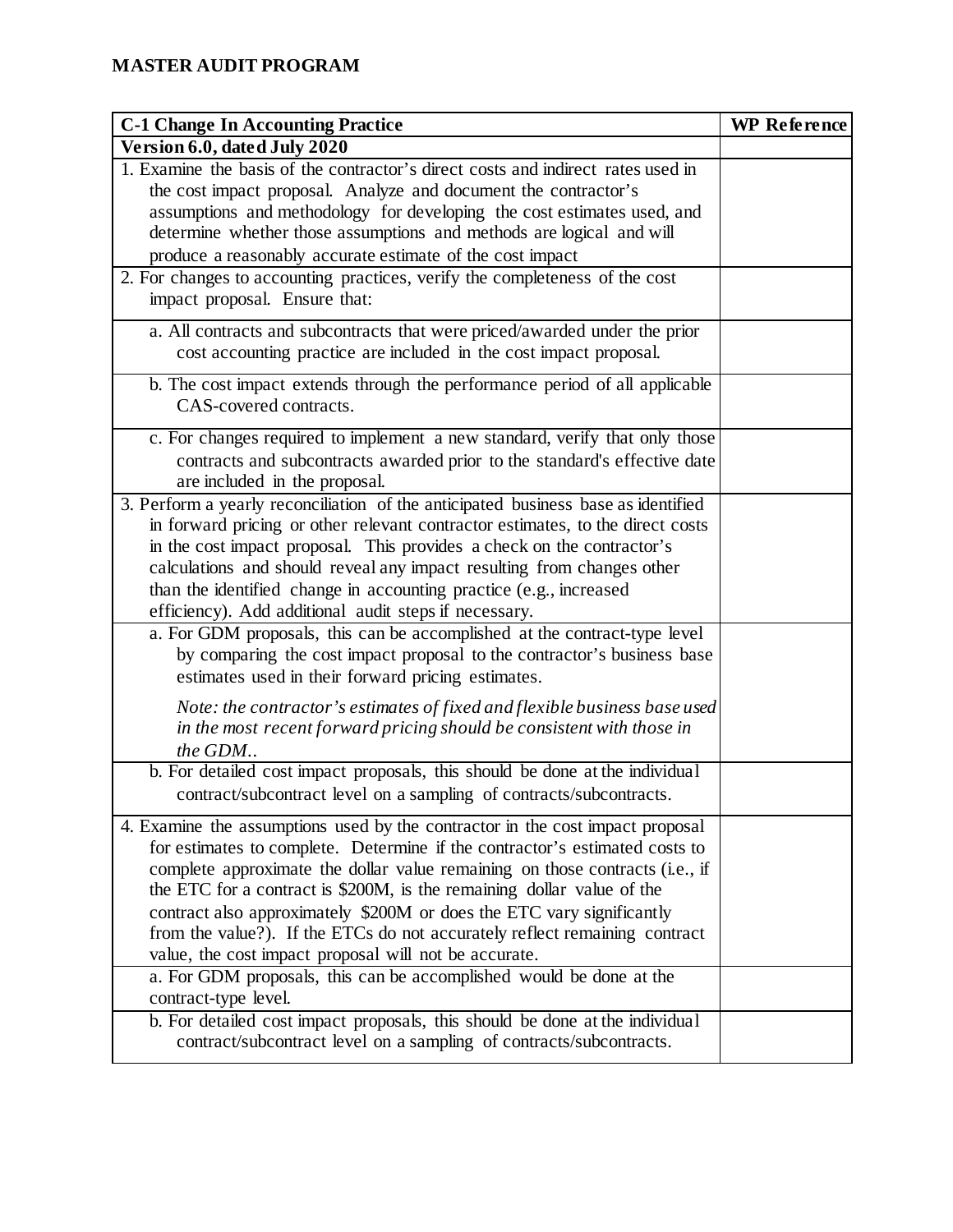| <b>C-1 Change In Accounting Practice</b>                                                                                                                                                                                                                                                                                                                                                                                                                                                                                                                                                                                                                                                                                                                                                                                                                                                                                                        | <b>WP</b> Reference |
|-------------------------------------------------------------------------------------------------------------------------------------------------------------------------------------------------------------------------------------------------------------------------------------------------------------------------------------------------------------------------------------------------------------------------------------------------------------------------------------------------------------------------------------------------------------------------------------------------------------------------------------------------------------------------------------------------------------------------------------------------------------------------------------------------------------------------------------------------------------------------------------------------------------------------------------------------|---------------------|
| 5. Verify the proposed cost impact calculations on a sampling of contracts and<br>subcontracts. The following 5-step process (steps a through e) should be<br>used to calculate audit recommended cost impacts.                                                                                                                                                                                                                                                                                                                                                                                                                                                                                                                                                                                                                                                                                                                                 |                     |
| a. For each CAS-covered contract selected for evaluation, compute the<br>increase/decrease in cost estimates or cost accumulations due to the<br>accounting practice change as follows:<br>(1) Calculate the difference between the estimated cost to complete<br>(ETC) using the old accounting practice and the ETC using the new<br>accounting practice, from the date of the change to the end of the                                                                                                                                                                                                                                                                                                                                                                                                                                                                                                                                       |                     |
| period of performance of all affected contracts.<br>(2) Consider the impact on negotiated profit and fee for the selected                                                                                                                                                                                                                                                                                                                                                                                                                                                                                                                                                                                                                                                                                                                                                                                                                       |                     |
| CAS covered contracts.<br>b. Combine the increases / (decreases) in cost accumulations and/or<br>contract prices within each contract group (Flexibly-Priced and Fixed<br>Price).                                                                                                                                                                                                                                                                                                                                                                                                                                                                                                                                                                                                                                                                                                                                                               |                     |
| c. Calculate the increased / (decreased) cost paid by the Government for<br>each contract group, using the net impact on cost accumulations or<br>contract prices from step b. above.<br>For flexibly priced contracts: Increased costs to the Government<br>occur when more costs are accumulated as the result of an<br>accounting practice change. Conversely, decreased costs to the<br>Government occur when fewer costs are accumulated as a result of<br>an accounting practice change.<br>Fixed price contracts: Increased costs to the Government occur<br>٠<br>when fewer costs are accumulated as a result of an accounting<br>practice change. Decreased costs to the Government occur when<br>more costs are accumulated as a result of an accounting practice<br>change.<br>d. Combine the increased and decreased costs to the Government (including<br>profit/fee) for all contract groups (Flexibly-Priced and Fixed Price) to |                     |
| determine the aggregate increased or decreased costs paid by the<br>Government as a result of the accounting practice change.                                                                                                                                                                                                                                                                                                                                                                                                                                                                                                                                                                                                                                                                                                                                                                                                                   |                     |
| e. Considering the settlement alternatives available to the CFAO, develop<br>recommendations which will identify appropriate alternatives to the<br>Government.                                                                                                                                                                                                                                                                                                                                                                                                                                                                                                                                                                                                                                                                                                                                                                                 |                     |
| f. In the case of a unilateral change the recommendations must identify<br>appropriate alternatives to preclude payment by the Government of the<br>aggregate increased costs<br>(CASB Regulations 9903.201-6(b) and 9903.306)                                                                                                                                                                                                                                                                                                                                                                                                                                                                                                                                                                                                                                                                                                                  |                     |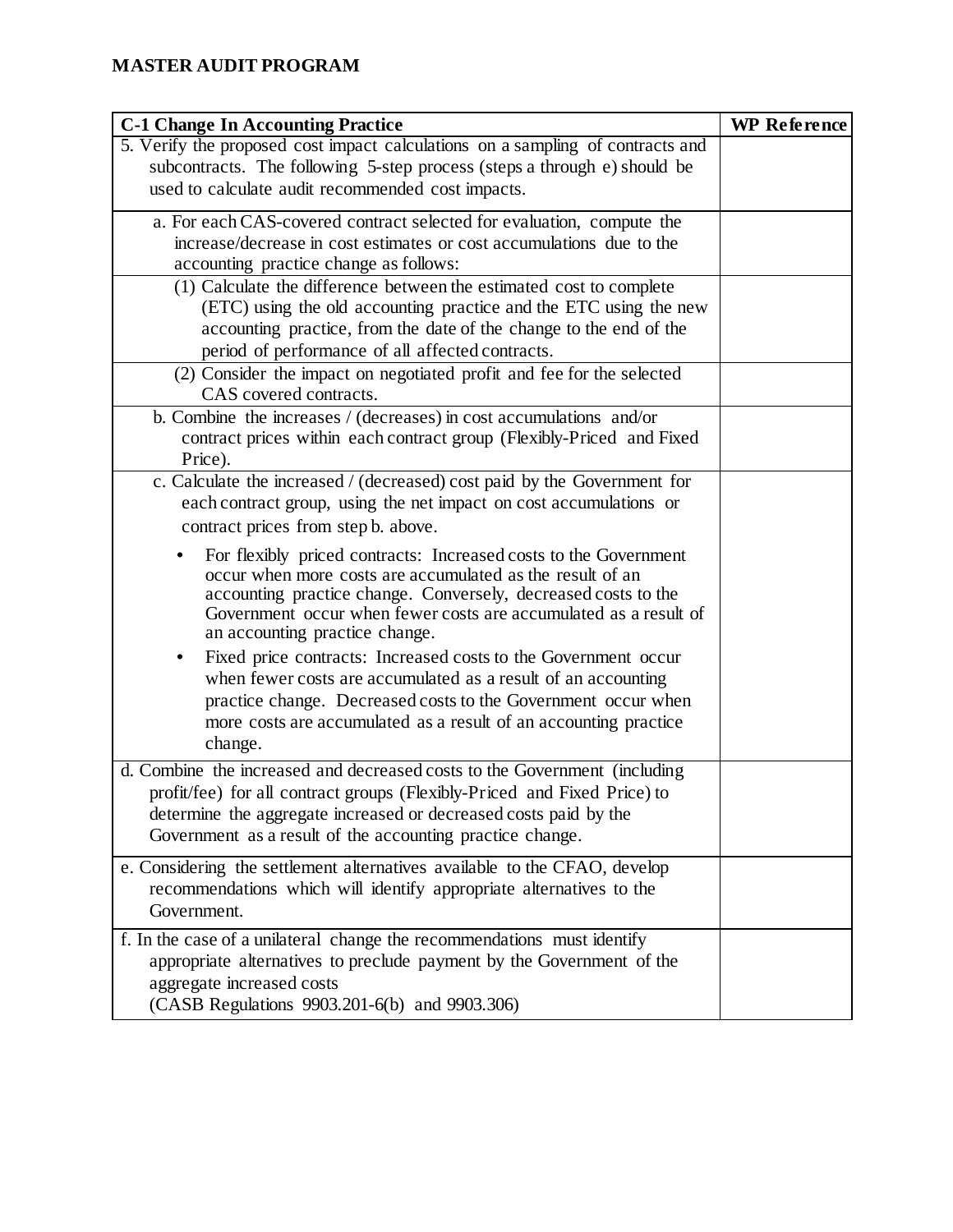| <b>D-1 Noncompliance - Price Adjustment</b>                                                                                                                                                                                                                                                                                                                                                                                                                                                                              | <b>WP</b> Reference |
|--------------------------------------------------------------------------------------------------------------------------------------------------------------------------------------------------------------------------------------------------------------------------------------------------------------------------------------------------------------------------------------------------------------------------------------------------------------------------------------------------------------------------|---------------------|
| Version 6.0, dated July 2020                                                                                                                                                                                                                                                                                                                                                                                                                                                                                             |                     |
| 1. Examine the basis of the contractor's direct costs and indirect rates used in<br>the cost impact proposal. Analyze and document the contractor's<br>assumptions and methodology for developing the cost estimates used, and<br>determine whether those assumptions and methods are logical and will<br>produce a reasonably accurate estimate of the cost impact.                                                                                                                                                     |                     |
| 2. For noncompliances, verify that the cost impact was computed from the<br>date the noncompliance first occurred until the date the noncompliance<br>was corrected.                                                                                                                                                                                                                                                                                                                                                     |                     |
| 3. Estimating Noncompliance. Evaluate whether the impact CAS-covered<br>fixed-type contracts/subcontracts negotiated during the period of<br>noncompliance is included in the cost impact proposal for an estimating<br>noncompliance. Determine if the noncompliant/compliant estimates in the<br>cost impact proposal include all affected contracts priced during the period<br>of noncompliance by comparing the forecasted business base to the<br>recorded business base. Add additional audit steps if necessary. |                     |
| a. For GDM proposals, this can be accomplished at the contract-type level.                                                                                                                                                                                                                                                                                                                                                                                                                                               |                     |
| b. For detailed cost impact proposals, this should be done at the individual<br>contract/subcontract level on a sampling of contracts/subcontracts.                                                                                                                                                                                                                                                                                                                                                                      |                     |
| 4. Accumulating Noncompliance. Evaluate whether the impact on<br>CAScovered flexibly priced contracts/subcontracts performed during the<br>period of noncompliance is included in the cost impact proposal for an<br>accumulating noncompliance. Determine if the noncompliant/compliant<br>cost accumulations include all affected contracts performed during the<br>period of noncompliance. Add additional audit steps if necessary.                                                                                  |                     |
| 5. Verify the proposed cost impact calculations on a sampling of contracts and<br>subcontracts. The following 5-step process (steps a through e) should be<br>used to calculate audit recommended cost impacts.                                                                                                                                                                                                                                                                                                          |                     |
| a. For each CAS-covered contract selected for examination, compute the<br>increase/decrease in cost estimates or cost accumulations due to the<br>noncompliance as follows:                                                                                                                                                                                                                                                                                                                                              |                     |
| (1) For noncompliances in cost accumulation: Calculate the difference<br>between costs accumulated using the noncompliant accounting<br>practice and costs that would have been accumulated had a<br>compliant practice been used for flexibly priced CAS covered<br>contracts. This calculation should include only the periods during<br>which the contractor accumulated costs using the noncompliant<br>practice.                                                                                                    |                     |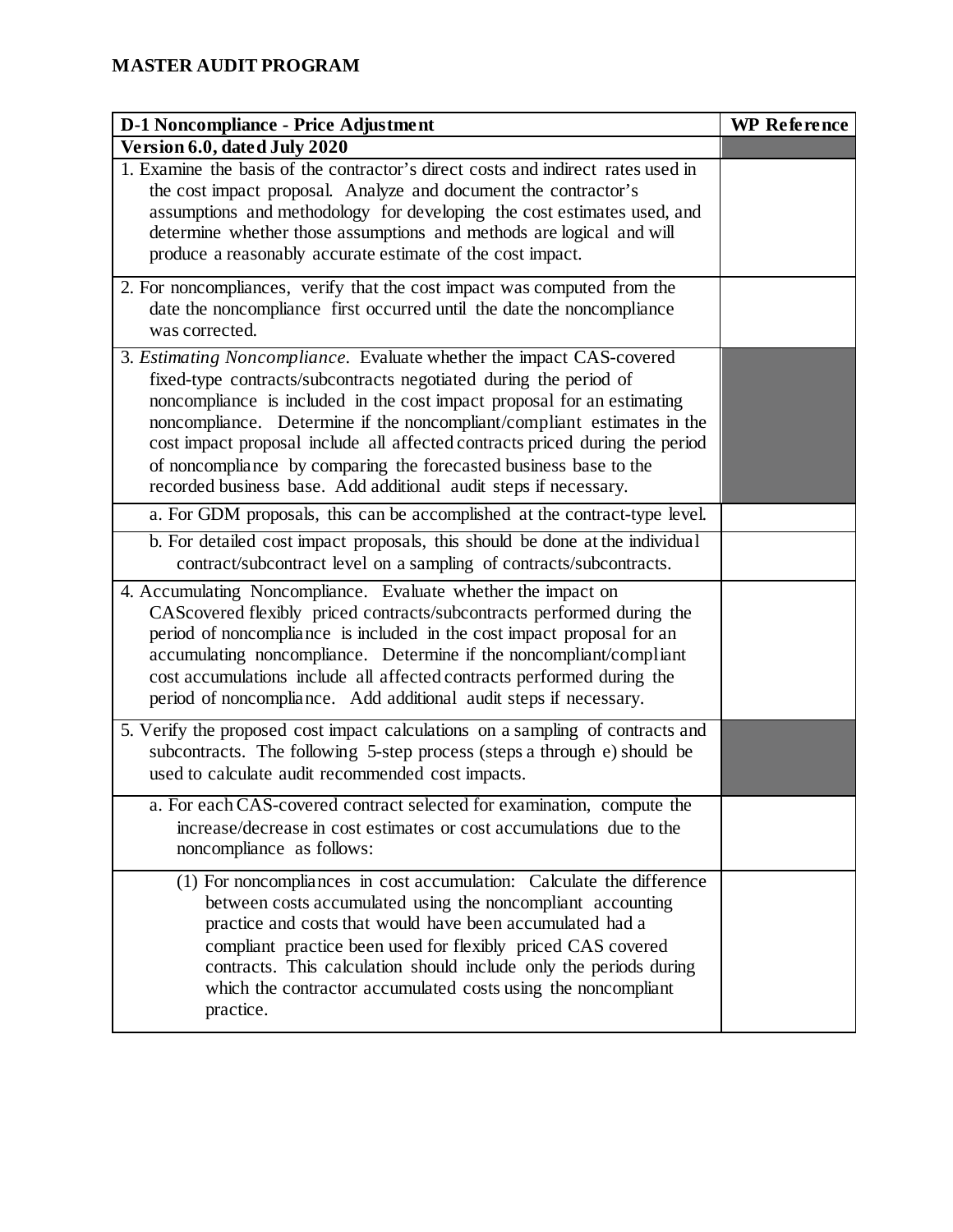| D-1 Noncompliance - Price Adjustment                                                                                                                                                                                                                                                                                                                                             | <b>WP</b> Reference |
|----------------------------------------------------------------------------------------------------------------------------------------------------------------------------------------------------------------------------------------------------------------------------------------------------------------------------------------------------------------------------------|---------------------|
| (2) For noncompliances in cost estimating: Calculate the difference<br>between the contract price estimated/negotiated using the<br>noncompliant practice and what the contract price would have been<br>had a compliant practice been used for all CAS covered contracts.                                                                                                       |                     |
| (3) Consider the impact on negotiated profit and fee for all CAS<br>covered contracts.                                                                                                                                                                                                                                                                                           |                     |
| b. Combine the increases / (decreases) in cost accumulations and/or<br>contract prices within each contract group (Flexibly-Priced and Fixed<br>Price).                                                                                                                                                                                                                          |                     |
| c. Calculate the increased / decreased cost for each contract group, using<br>the net impact on cost accumulations or contract prices from step b.<br>above. Keep in mind the following:                                                                                                                                                                                         |                     |
| • Flexibly priced contracts: Increased costs to the Government occur<br>when more costs are accumulated as the result of a CAS<br>noncompliance. Decreased costs to the Government occur when<br>fewer costs are accumulated as a result of a CAS noncompliance.                                                                                                                 |                     |
| Fixed price contracts: Increased costs to the Government occur when<br>higher costs were estimated and negotiated as a result of a<br>noncompliant estimating practice. Decreased costs to the<br>Government occur when fewer costs were estimated and negotiated<br>as a result of a noncompliant estimating practice.                                                          |                     |
| d. Combine the increased and decreased costs to the Government (including<br>profit/fee) for all contract groups (Flexibly Priced and Fixed Price) to<br>determine the aggregate increased or decreased costs paid by the<br>Government as a result of the CAS noncompliance.                                                                                                    |                     |
| e. Considering the settlement alternatives available to the CFAO, develop<br>recommendations which will identify appropriate alternatives to preclude<br>payment by the Government of the aggregate increased costs [9903.201-<br>6(d) and 9903.306. The recommendations should include comments on<br>the applicability of interest which is required by FAR $52.230-2(a)(5)$ . |                     |